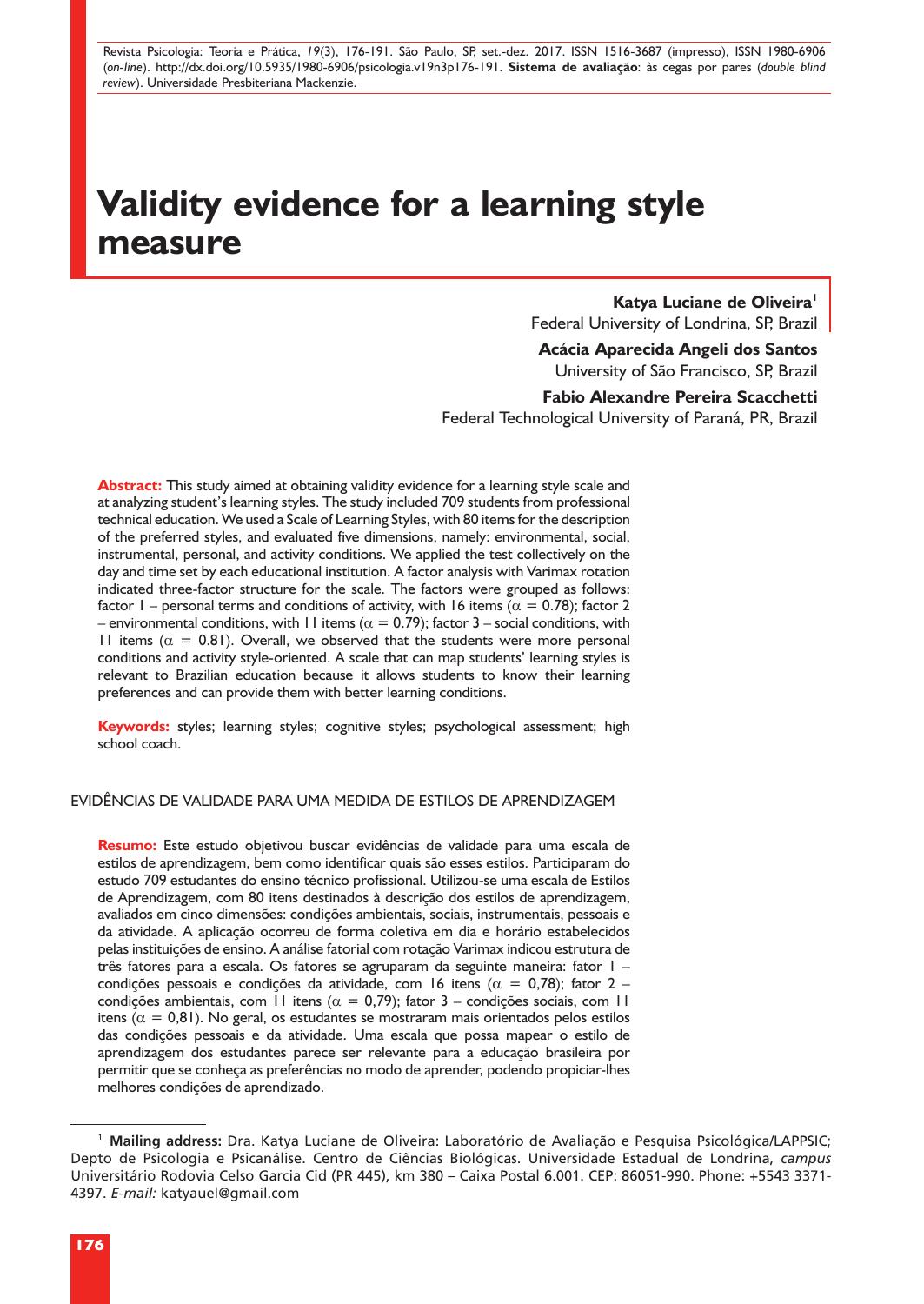**Palavras-chave:** estilos; estilos de aprendizagem; estilos cognitivos; avaliação psicológica; ensino técnico profissional.

#### EVIDENCIAS DE VALIDEZ PARA UNA MEDIDA DE ESTILOS DE APRENDIZAJE

**Resumen:** Los objetivos del presente estudio fueron obtener evidencia de la validación de la escala de estilos de aprendizaje y analizar los estilos de aprendizaje de estos estudiantes. El estudio incluyó a 709 estudiantes de la enseñanza técnica profesional. Se utilizó una escala de evaluación de estilos de aprendizaje, con 80 artículos para la descripción de los estilos preferidos y evaluamos cinco dimensiones, a saber: las condiciones ambientales, sociales, instrumentales, personales y de la actividad. La aplicación se produjo colectivamente en día y hora fijadas por cada institución. Un análisis de factores con rotación Varimax indicó estructura de tres factores de la escala. Los factores se agrupan de la siguiente manera: factor 1 – términos personales y las condiciones de la actividad, con 16 ítems ( $\alpha = 0.78$ ); factor 2 – condiciones ambientales, con 11 ítems ( $\alpha = 0.79$ ); factor 3 – condiciones sociales, con 11 ítems ( $\alpha = 0.81$ ). Los estudiantes fueron más guiados por los estilos personales de las condiciones y actividad. Una escala que pueda mapear el estilo de aprendizaje de los estudiantes parece ser relevante para la educación brasileña por permitir que se conozca sus preferencias en el modo de aprender, pudiendo propiciarles mejores condiciones de aprendizaje.

Palabras clave: estilos; estilos de aprendizaje; estilos cognitivos; evaluación psicológica; enseñanza técnico profesional.

#### **Introduction**

Learning is a complex cognitive phenomenon because it requires the connection of a neuronal abilities broad network that interact concomitantly. Thus, those researches that aim at understanding cognitive skills to elucidate how the learning process is efficient in the school context has gained prominence in the last decades (Cheng, Hu & Sin, 2016; Oliveira, Santos & Scacchetti, 2016; Oliveira, Inácio & Buriola, 2016; Curry, 1983; Riding & Cheema, 1991; Zhang & Sternberg, 2005).

Zhang and Sternberg (2005) observe that learning, being a multifaceted process, presents aspects that permit the organization, storage, and reorganization of knowledge, which therefore goes beyond the notion of action. In addition to the cognitive characters involved, it is essential to consider that personal traits of each directly influences the way in which he/she acquires knowledge (Felder, 2002; Felder & Spurlin, 2005; Litzinger, Lee, Wise, & Felder, 2007).

Therefore, learning is a dynamic task that requires different cognitive skills to work together. For learning to take place within a specific context, such as the school, the student needs to be able to employ and diversify both more sophisticated patterns of thinking and elaboration, as well as more superficial patterns in processing the information to be learned (Gomes, Marques & Golino, 2014).

Authors such as Litzinger et al. (2007) consider that each student may present a cognitive pattern considered unique at the time of learning. Each learner will have a preferred way of processing new information to carry out the school activities, and it may somehow interfere in their learning (Fan, 2016; Gomes et al., 2014; Zhang, 2015). Based on this premise, Oliveira, Trassi & Santos (2017) argue that, by observing the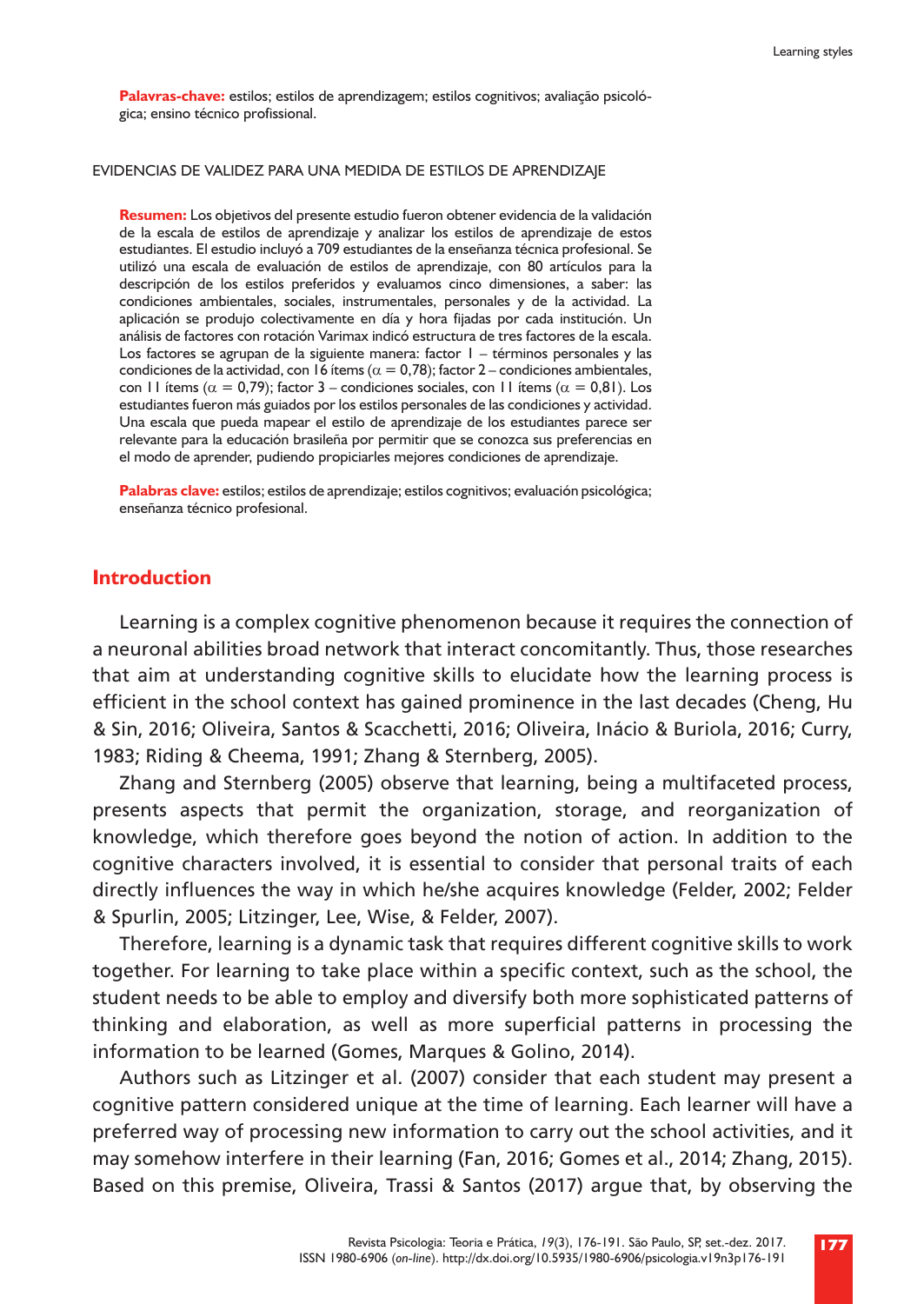specificities of how learning occurs in each student, turning into actions applied at the moment of studying and learning, scholars have expanded the framework of knowledge about the construct learning styles.

Concerning the terminology "styles", Zhang and Sternberg (2005) point out that the term is broad. In this sense, it is possible to find expressions such as cognitive style, time management style, decision-making style for problem-solving, learning style, mind style, perceptual style, thinking style, intellectual style, among others.

As Zhang & Sternberg (2005) point out, among the leading style models established over time, the ones that deserve to be highlighted: the onion model of learning styles (Curry, 1983); the model of cognitive processes and styles (Miller, 1987); the integrative model of cognitive styles (Riding & Cheema, 1991); the cognition, personality, and activity-centered model of styles (Gringorenko & Sternberg, 1995); and the mental self-governmental theory model (Zhang & Sternberg, 2005). The latter, according to Zhang (2011), aggregates most because it manages to incorporate the elements proposed in the previous models.

In the model employed by researchers such as Fan (2014), Fan & Zhang (2014), Zhang & Sternberg (2005), and Zhang (2015), learning styles can be understood as part of a broader scope called intellectual styles. The intellectual style would encompass both cognitive (such as memory, attention, readiness, among others, that is, it would contain cognitive style elements) and learning elements (because they are characterized by applied and learning-oriented actions such as the choice of resources used, socialization conditions, among others, that is, it would include learning style elements).

In this study, we will adopt the learning styles terminology, since we have used only the theoretical framework aimed at understanding learning actions applied that students prefer(onion model of learning styles – Curry, 1983), that is, their learning style (Santos & Mognon, 2010). In other words, learning styles encompass people's characteristics and preferences in the way they learn. The student can be seen as the learner who has a style or preference when it comes to process, analyze, and archive new information, becoming someone who participates in the interaction process of the learning process itself. Therefore, the student will adopt practical actions, expressed in preferences that can be done before, during, and after the learning situation.

Santos & Mognon (2010) observe that differences can be found in students' learning styles, some may be more self-oriented to learning through oral information, while others benefit more from written information, and yet others prefer information through other media, like the internet. Some students focus on environmental conditions, for example, so aspects like noise, temperature, lighting, among others, are fundamental for the learning experience.

The scientific literature seems to indicate that there is no positive or negative quantum to classify learning styles. It seems that there is not a better or worse learning style; common sense is necessary to promote different styles development in the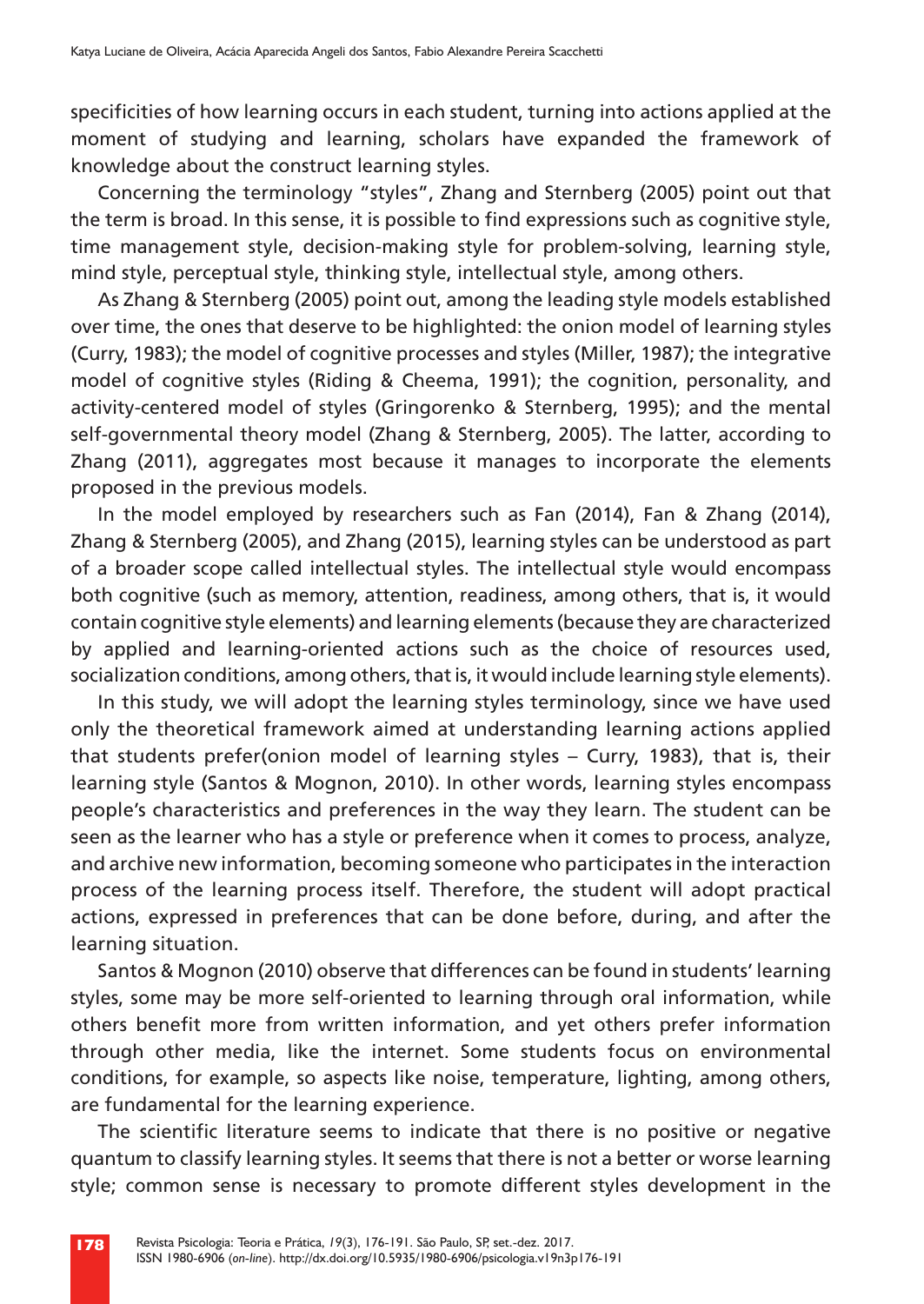classroom, so that teaching does not favor certain types of learning styles (Santos & Mognon, 2010). In this train of thought, learning styles can not only be stimulated in the school environment but can also be altered according to contingency factors, such as affective experiences, social and environmental conditions, among others (Cardoso, 2007; Oliveira et al., 2016).

One student may be able to study while listening to music and another not because he considers the sound disturbing. It may be that, for the former, learning while listening to music can be stimulating and conducive to learning. Thus, literature emphasizes that students who have their learning style can direct their actions to obtain better results (Oliveira et al., 2017). Authors like Oliveira & Oliveira (2007) and Watanabe, Cassetari, Santos, Lombard-Platet, & Di Domenico (2001) consider that students committed to their learning can evaluate and modify inappropriate learning habits, that is, it is possible to modify or adapt a learning style, aiming at optimizing one's learning.

Gracio & Rosário (2004) and Stoker & Faria (2012) extend the discussion when they mention that personal factors may be associated with environmental contingencies at the time of the study. Thus, aspects such as motivation, dedication, and performance, among others would also make a difference in knowledge acquisition. In this context, the teacher's role is essential to mediate the student's learning as it facilitates knowledge acquisition and can guide the student given the requirements of each content or study environment. Therefore, if the teacher himself can be able to evaluate his students' learning styles, he can look for more efficient resources at the moment of teaching.

Although the study of learning styles seems promising, in Brazil, there is a gap in the production of knowledge and psychoeducational instruments that aim at evaluating the construct studied here. At the international level, Volkova & Rusalov (2016) and Zhang (2011) point out that, because of the discrepancies in the terminology used for the study of styles, there is a shortage of research aimed at standardizing instruments and methods to evaluate the styles in a theoretically more consensual way.

When reviewing the ways of measuring styles, Zhang & Sternberg (2005) identified that the available tools also present theoretical diversity in the way the construct is understood, as Volkova & Rusalov (2016) also pointed out. As observed, the instruments have multiple terminologies and conceptual differences. Some instruments available are: the Learning Style Inventory – LSI (Kolb's, 1976); the Self-Directed Search – SDS (Holland, 1985); the Kirton Adaptive Innovation Inventory – KAII (Kirton, 1987) and the Myers-Briggs Type Indicator – MBTI (Myers & McCaulley, 1988); the Thinking Styles Inventory for Students (Sternberg & Wagner, 1992); the Studying Inventory (Wilson, Smart & Watson, 1996) and the Strategic Flexibility Questionnaire (Cantwell & Moore, 1998); the Thinking Styles Inventory – TSI-R and TSI-R2 (Sternberg, Wagner & Zhang, 2003, 2007).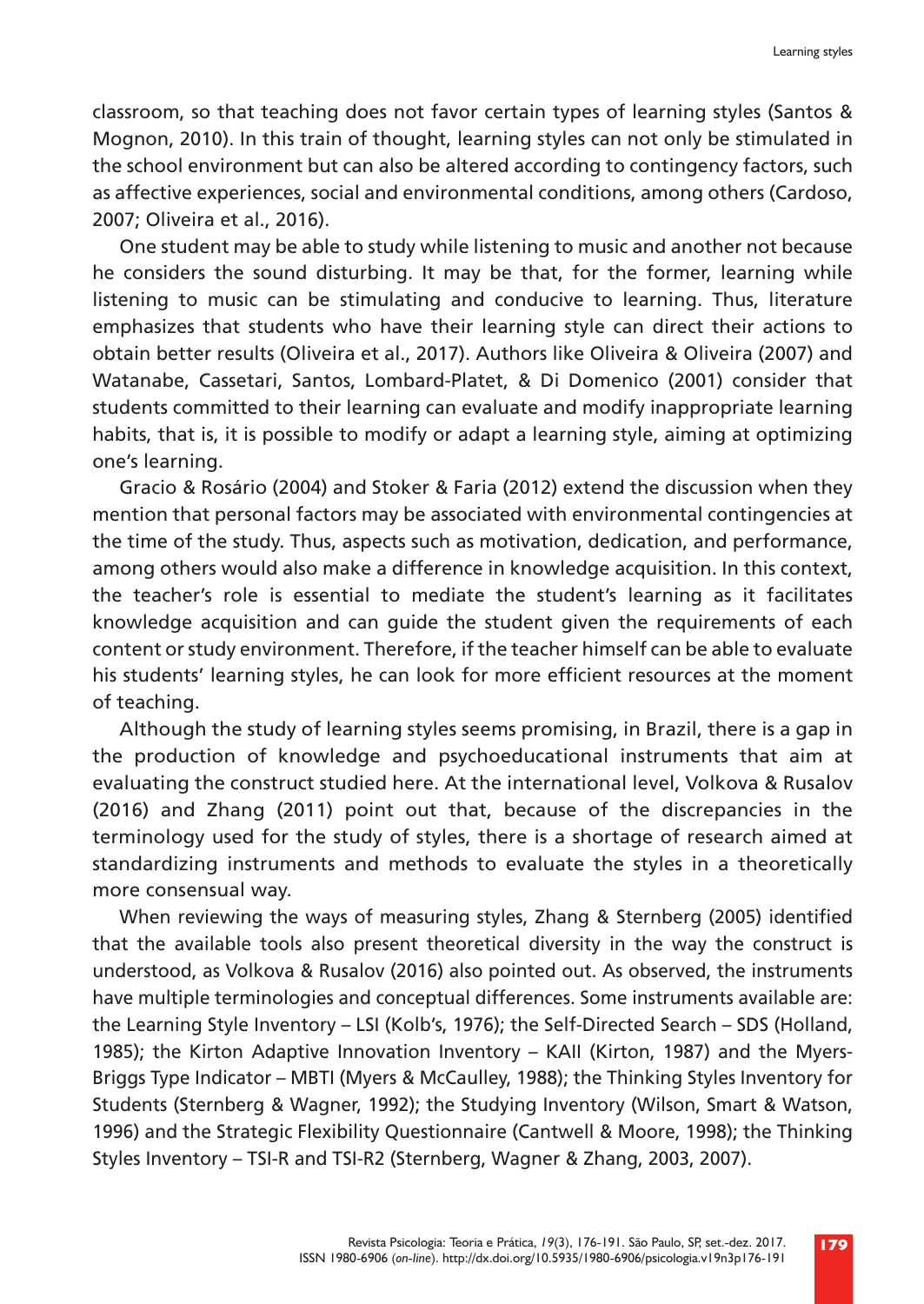Given the above, this study aims at identifying validity evidence regarding the analysis of learning styles scale items internal structure focused on technical vocational students. Also, it aimed at distinguishing the best items for a possible refinement of the scale studied. Additionally, it aimed at recognizing the predominant learning styles in these students.

## **Method**

#### **Participants**

The study participants were 709 technical vocational students, including 652 students from a unit of the National Industrial Learning Service (Senai) and 57 technical high school students from the Federal Technological University of Paraná (Universidade Tecnológica Federal do Paraná – UTFPR). The female gender represented 65.6% (n = 465) and the male 34.4% (n = 244). Student's average age was 18 years and two months (SD = 4.39), with a minimum age of 13 and a maximum of 49.

### *Tools*

The Learning Styles Assessment Scale, developed by Santos in 2006, was used to describe preferred styles (according to onion model learning style, Curry, 1983). In Curry's model (1983), the learning behavior is based on learners' action, and it manifests through the learning styles they express because of their educational preferences. Thus, the theoretically elaborated items evaluate five dimensions, namely: environmental, social, instrumental, personal, and activity conditions. It should be clarified that style would not be just a learning condition but, in the proposed model, it would be considered a learning style.

Initially, the instrument underwent a procedure to evaluate the items' content and their representative dimensions. Five expert judges participated, being two Ph.D. and three M.Sc. from the cognitive and learning processes field. This group of experts judged the items considering the construct operational definition. The Ph.D. judges were Psychology college professors that worked for Stricto Sensu Graduate Programs from different universities, and the students were enrolled in the same institution the judges worked. They received the scale by e-mail, together with the items' classification, so that they could judge what the item was referring to (whether it included environmental, social, instrumental, personal, or activity preferences). We found no discrepancies in the items' judgment (results within the expected 80%).

The scale had 80 Likert-type questions, with four alternatives: always (3 points), often (2 points), few times (1 point), and never (0 points). The environmental conditions dimension (dimension 1 – composed of 22 items 2, 6, 10, 11, 28, 30, 39, 41, 42, 45, 48, 49, 56, 58, 59, 62, 67, 68, 69, 70, 71, and 75) refers to physical stimuli in the immediate environment, such as lighting, ventilation, noise, time, space (type of environment –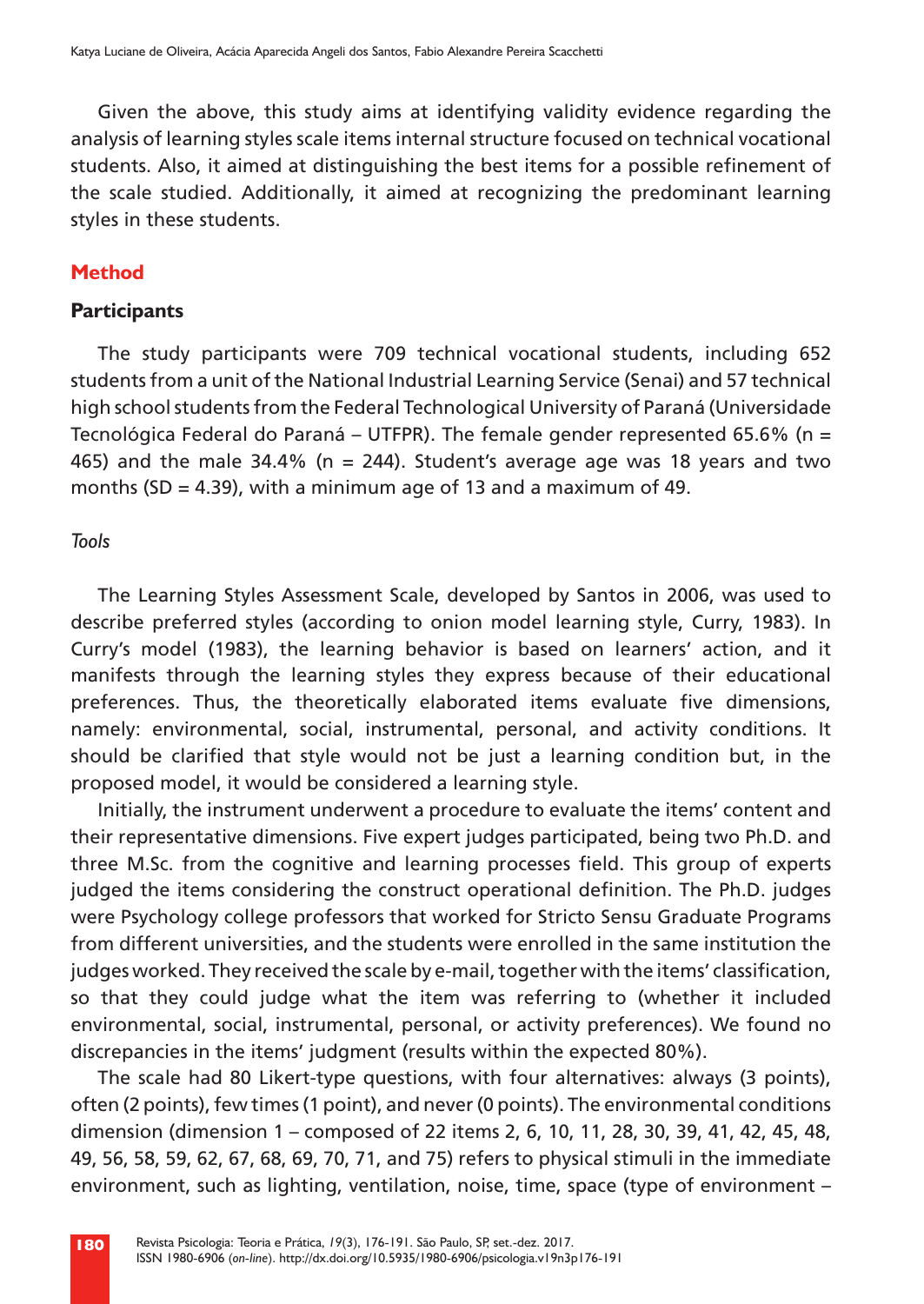formal or informal and its physical structure). To exemplify this dimension, we can cite item 2 "I prefer to study in silence." The social condition dimension (dimension 2 – consisting of 14 items 9, 12, 15, 21, 27, 31, 34, 36, 51, 54, 57, 61, 77, and 80) refers to the preferred way of performing the task, considering those involved in the teachinglearning process (student-colleagues-teacher). Item 9 can exemplify this dimension "I prefer to perform group tasks." The instrumental condition dimension (dimension 3 – contains 12 items 14, 16, 23, 32, 35, 37, 40, 52, 55, 60, 72, and 73) concerns the preference for didactic and technological resources during the learning situation (resources such as games, magazines, newspapers, books, handouts, blackboard, overhead projector, computer, TV, and video). Item 14 is an example that evaluates this dimension "Learning little through games." The personal condition dimension (dimension 4 – includes 20 items 1, 4, 7, 13, 18, 20, 22, 24, 26, 38, 43, 44, 46, 50, 53, 63, 64, 66, 76, and 79) refers to the learner's sensory, perceptual, and cognitive preferences when performing a task (doing, observing, listening, reading, pacing, and problemsolving). Item 1 is an example of this dimension "I learn best by making notes during classes." Finally, the activity condition dimension (dimension 5 – consists of 12 items 3, 5, 8, 17, 19, 25, 29, 33, 47, 65, 74, and 78) is related to the activity's preferred format and proposition (more detailed, directed, organized, clear, closed, free, conventional, controlled, original, and/or creative activities). An example would be item 3 "I learn better with the teacher's explanations."

#### **Data Collection Procedures**

The participants (or in case they were under the age of 18, their legal guardians) signed a free and informed consent form. The data collection took place collectively in the classroom, on the day and time scheduled by the participating institutions. The data collection, which was performed and accompanied by one of the researchers, lasted approximately 30 minutes, between the explanation of the questionnaires and the time to answer them.

#### **Data Analysis Procedures**

We have organized the data in a spreadsheet and submitted it to descriptive and inferential statistics, aiming to meet the objectives. We used the statistical software SPSS IBM®. We employed Bartlett's sphericity test to check the feasibility of applying exploratory factor analysis. The Kaiser-Meyer-Olkin (KMO) index indicated that the sample was fit for analysis. We applied the Exploratory Factor Analysis (EFA) as, according to Damásio (2012), we can implement it when the researcher does not depart from an underlying background theory or does not have sufficient empirical evidence to affirm how to group specific items.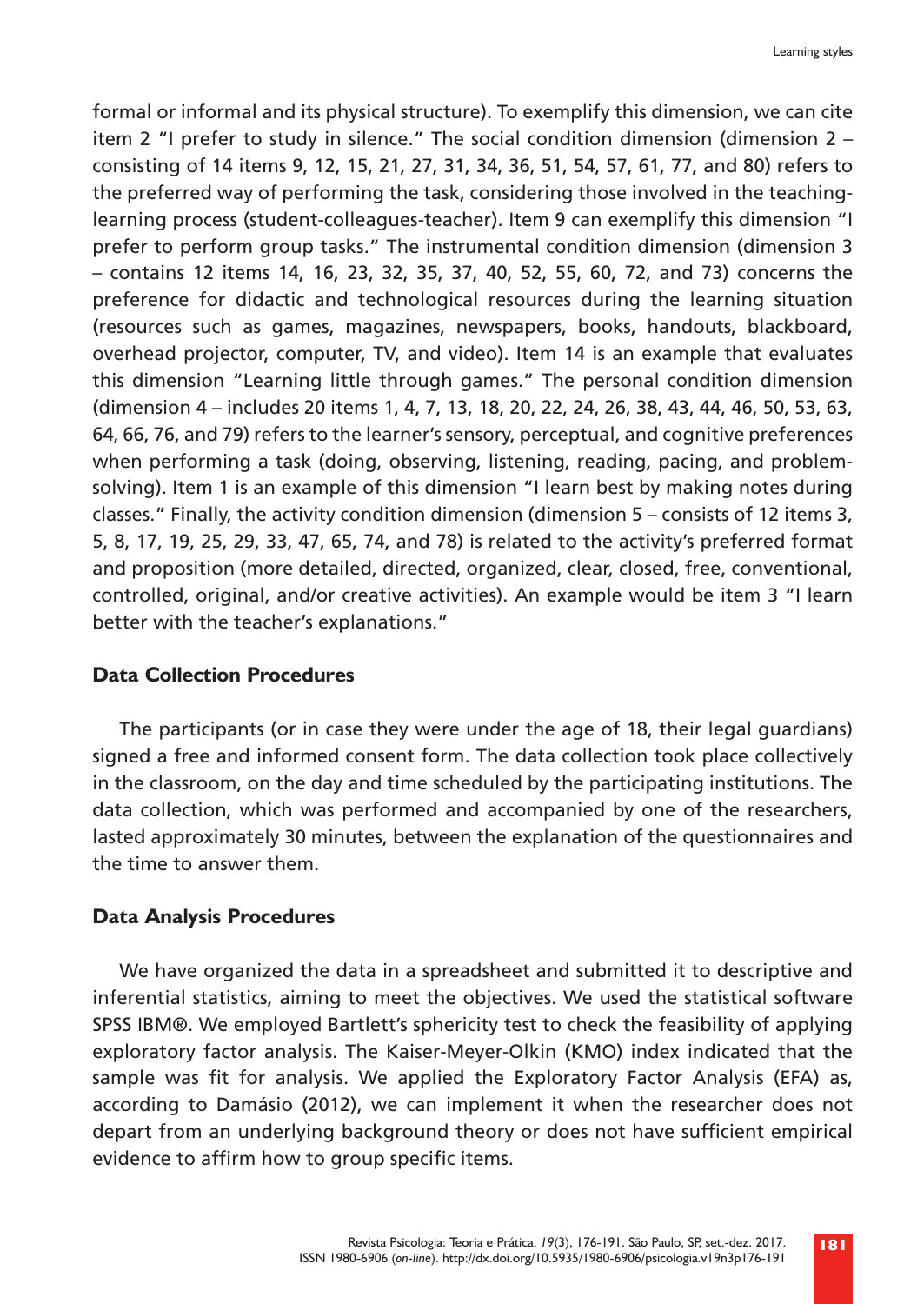### **Results**

Bartlett's sphericity test verified the possibility of applying the exploratory factor analysis method. The test indicated a correlation among items (x2 [3160; N = 709] = 10819.884; p <0.001), and, therefore, the appropriateness of using factor analysis. We checked the sampling adequacy measure with the Kaiser-Meyer-Olkin index (KMO), which corresponded to 0.779.

The factor analysis with Varimax rotation was the model that best adapted to the analysis, indicating a three-factor structure for the scale, with eigenvalues above 1.0 and capable of explaining 21.88% of the total variance. The factors were grouped as follows: factor 1 – personal conditions and activity conditions, with 16 items (3, 13, 17, 18, 22, 24, 25, 26, 46, 47, 50, 63, 64, 65, 66, and 74); factor 2 – environmental conditions, with 11 items (2, 6, 10, 11, 41, 42, 49, 56, 58, 59, and 62); and factor 3 – social conditions with 11 items (9, 15, 21, 27, 31, 36, 51, 54, 57, 77, and 80). Table 1 shows the items distribution by factor and their respective factor loadings and communalities:

| <b>Items</b>    |                                                           |       | $\overline{2}$ | 3     | Communality |
|-----------------|-----------------------------------------------------------|-------|----------------|-------|-------------|
| $\overline{2}$  | I prefer to study in silence.                             |       | 0.555          |       | 0.313       |
| 3               | I learn better with the teacher's<br>explanations.        | 0.367 |                |       | 0.144       |
| 6               | It disturbs my learning when the radio is on.             |       | 0.618          |       | 0.382       |
| 9               | I prefer to do group work.                                |       |                | 0.758 | 0.596       |
| $\overline{0}$  | Even when there is noise I am able to study.              |       | $-0.633$       |       | 0.458       |
| $\mathbf{H}$    | I prefer to study in quiet places.                        |       | 0.693          |       | 0.484       |
| $\overline{13}$ | Being free to do my homework makes my<br>learning easier. | 0.394 |                |       | 0.180       |
| 15              | I learn more when my colleagues help me.                  |       |                | 0.599 | 0.365       |
| 17              | I learn better from examples.                             | 0.401 |                |       | 0.221       |
| 18              | I prefer activities in which I can create new<br>things.  | 0.531 |                |       | 0.333       |

#### **Table 1. Distribution of items per factor and their respective factor loadings.**

*(to be continued)*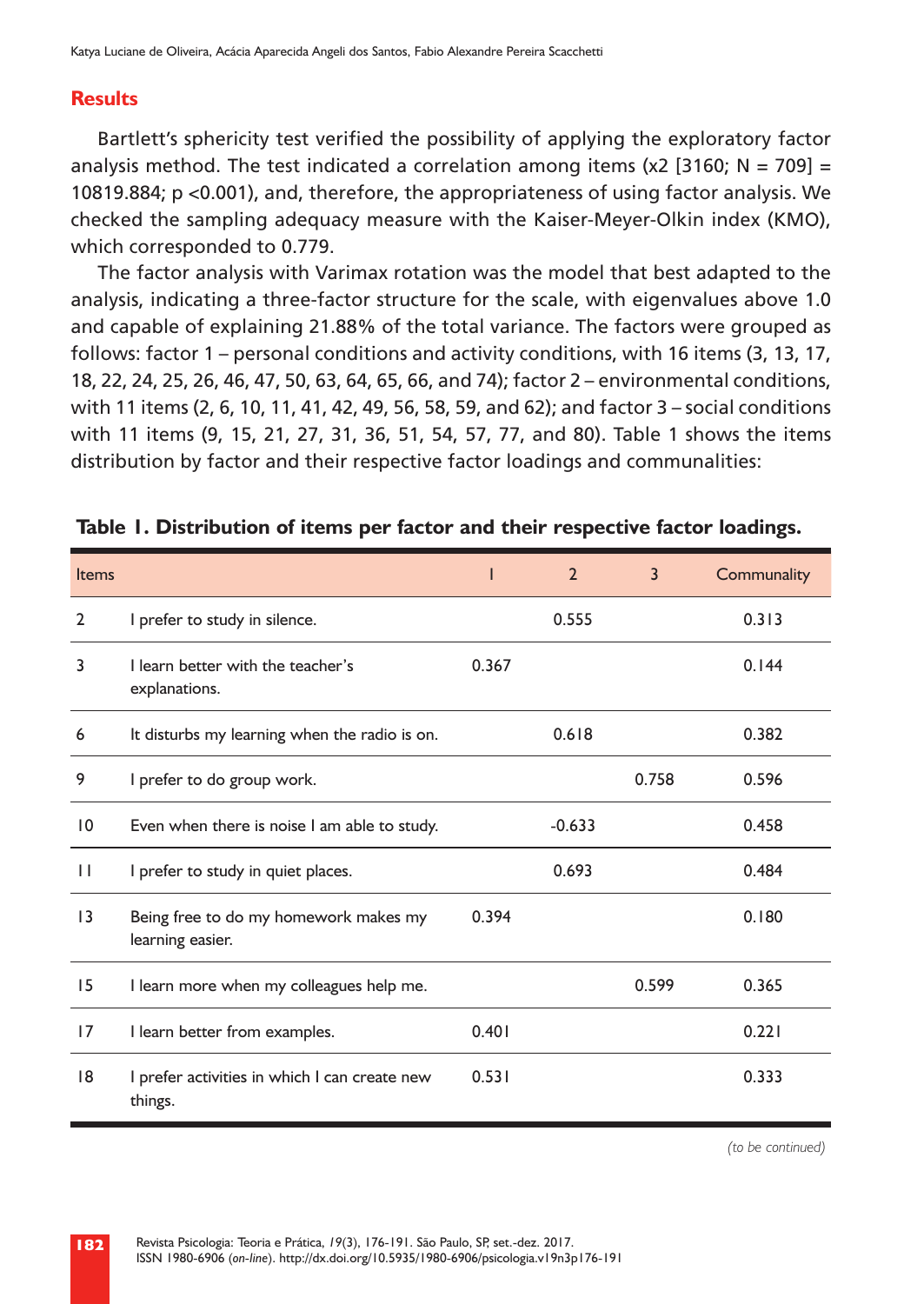| <b>Items</b> |                                                                               | Т     | $\overline{2}$ | 3        | Communality |
|--------------|-------------------------------------------------------------------------------|-------|----------------|----------|-------------|
| 21           | I prefer to do schoolwork individually.                                       |       |                | $-0.648$ | 0.450       |
| 22           | I find it easier to learn by listening.                                       | 0.417 |                |          | 0.257       |
| 24           | I like activities that make me think.                                         | 0.529 |                |          | 0.342       |
| 25           | I learn more when I follow an organized<br>script.                            | 0.384 |                |          | 0.314       |
| 26           | I learn better when I discuss the subject.                                    | 0.522 |                |          | 0.308       |
| 27           | I prefer to learn by interacting with my<br>classmates.                       |       |                | 0.588    | 0.456       |
| 31           | I learn better in group situations.                                           |       |                | 0.771    | 0.655       |
| 36           | I learn little when I study alone.                                            |       |                | 0.423    | 0.189       |
| 41           | I prefer to study lying down.                                                 |       | $-0.366$       |          | 0.138       |
| 42           | I like to study with the TV on.                                               |       | $-0.512$       |          | 0.298       |
| 46           | I like to do activities that depend on my<br>imagination.                     | 0.430 |                |          | 0.256       |
| 47           | The summaries help to understand the<br>subject.                              | 0.355 |                |          | 0.189       |
| 49           | I prefer to study in well-lighted spaces.                                     |       | 0.400          |          | 0.204       |
| 50           | I usually get new ideas while I learn.                                        | 0.563 |                |          | 0.320       |
| 51           | I feel satisfied when what I think is similar to<br>what my classmates think. |       |                | 0.411    | 0.232       |
| 54           | Studying in group makes me learn better.                                      |       |                | 0.753    | 0.606       |
| 56           | I prefer to study in a seated position.                                       |       | 0.452          |          | 0.259       |
| 57           | I find it easier to learn with my classmates.                                 |       |                | 0.712    | 0.534       |

# **Table 1. Distribution of items per factor and their respective factor loadings.**

*(to be continued)*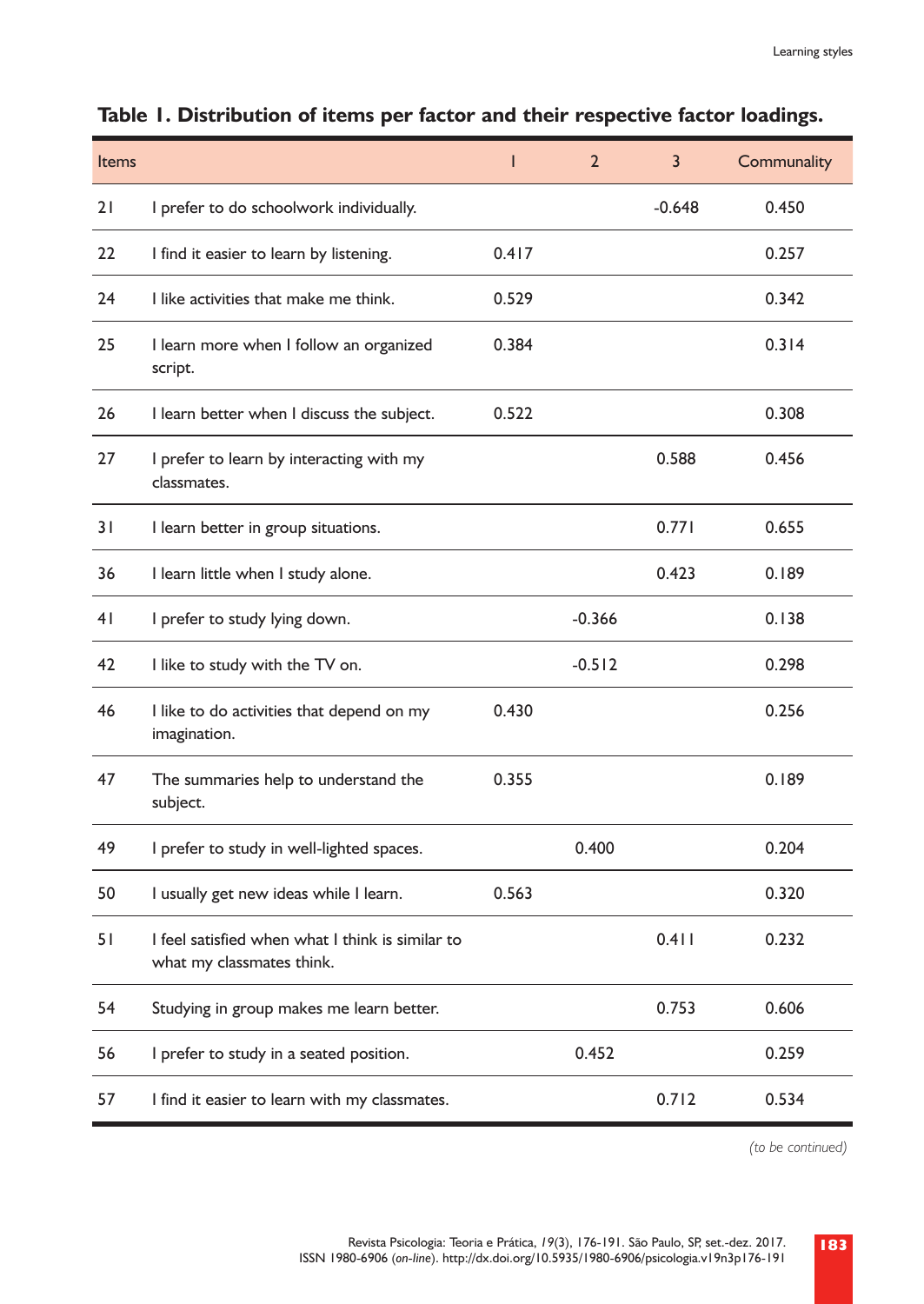| <b>Items</b> |                                                                 |       | $\overline{2}$ | 3        | Communality |
|--------------|-----------------------------------------------------------------|-------|----------------|----------|-------------|
| 58           | Any noise negatively affects my learning.                       |       | 0.582          |          | 0.345       |
| 59           | I prefer to study in calm environments.                         |       | 0.706          |          | 0.518       |
| 62           | It disturbs my learning when the TV is on.                      |       | 0.614          |          | 0.385       |
| 63           | I learn more when I have to talk about the<br>subject.          | 0.388 |                |          | 0.197       |
| 64           | I learn better by doing.                                        | 0.469 |                |          | 0.291       |
| 65           | Practical exercises help my learning.                           | 0.397 |                |          | 0.230       |
| 66           | I like to learn by hearing the explanations.                    | 0.465 |                |          | 0.264       |
| 74           | Detailed tasks facilitate my learning.                          | 0.384 |                |          | 0.213       |
| 77           | I agree with my classmates' ideas about the<br>themes we study. |       |                | 0.462    | 0.241       |
| 80           | I learn little when I study in group.                           |       |                | $-0.556$ | 0.358       |

#### **Table 1. Distribution of items per factor and their respective factor loadings.**

Source: Elaborated by the authors.

The lowest factor loading was 0.351, and the highest was 0.771. The Cronbach's alpha coefficient found for factor 1 – personal conditions and activity conditions was 0.78; 0.79 for factor 2 – environmental conditions; and 0.81 for factor 3 – social conditions.

After analyzing the 80-item scale, we have reduced it to 38 items. We excluded items 12, 34, 61 (social conditions), and 55 (instrumental conditions) as they loaded in factor 1. Also, we omitted items 25 and 29 (activity conditions), and 52 (instrumental conditions) for loading in factor 2. We removed items 43 (personal conditions) and 73 (instrumental conditions) for loading in factor 3. We excluded the remaining items (i.e., 1, 4, 5, 7, 8, 14, 16, 19, 20, 23, 28, 30, 32, 33, 35, 37, 38, 39, 40, 44, 45, 48, 53, 60, 72, 75, 76, 78, and 79) from the version because they did not present factor loadings for the three factors imposed. Table 2 presents the items grouped according to the scale's theoretical congruence: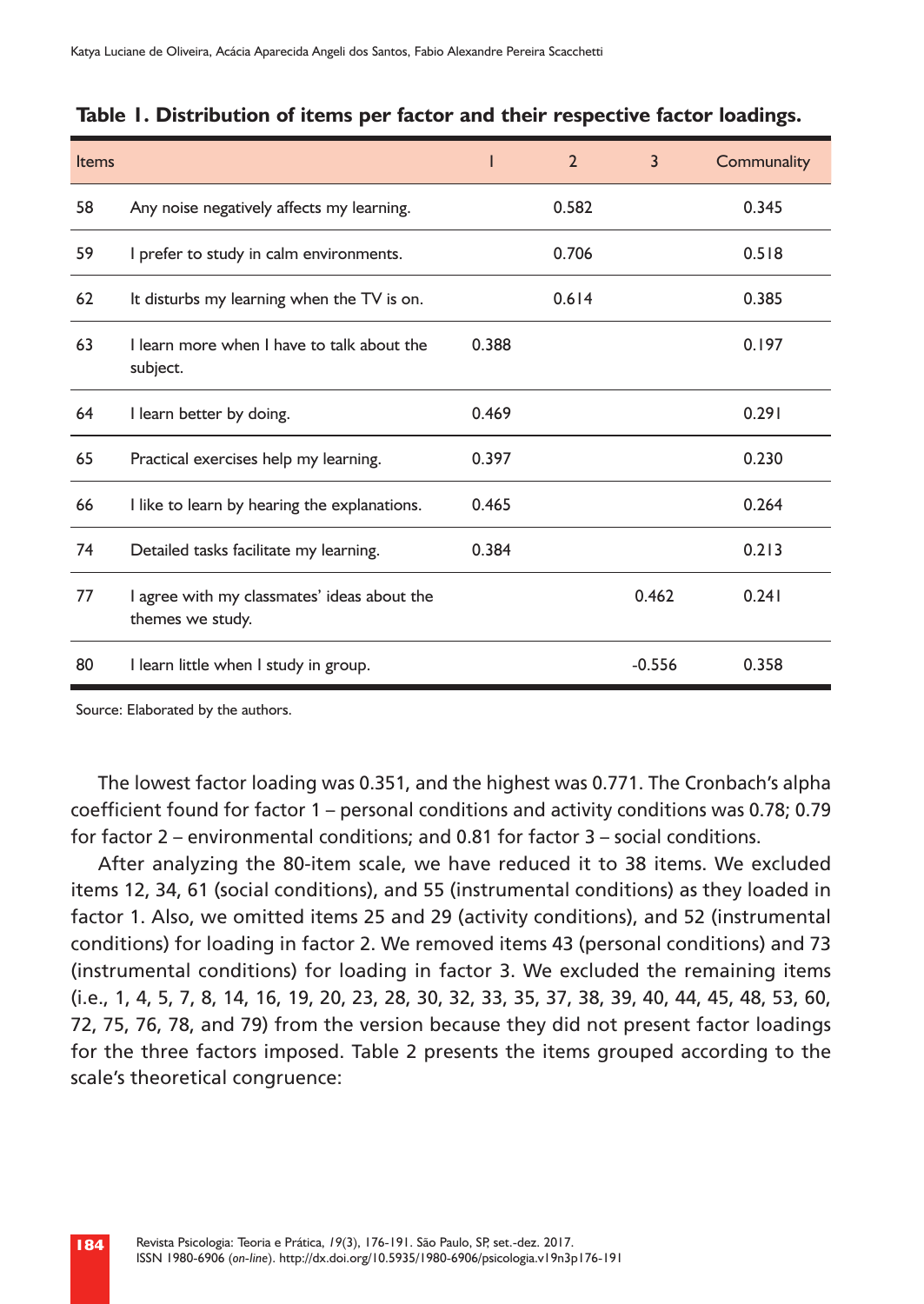# **Table 2. Distribution of items, their respective theoretical dimensions and Cronbach's alpha.**

| <b>Items</b>    |                                                        | <b>Dimension</b>            | Cronbach's<br>alpha |  |
|-----------------|--------------------------------------------------------|-----------------------------|---------------------|--|
| 3               | I learn better with the teacher's explanations.        |                             |                     |  |
| $\overline{13}$ | Being free to do my homework makes my learning easier. |                             |                     |  |
| 17              | I learn better from examples.                          |                             |                     |  |
| 8               | I prefer activities in which I can create new things.  |                             |                     |  |
| 22              | I find it easier to learn by listening.                |                             |                     |  |
| 24              | I like activities that make me think.                  |                             |                     |  |
| 25              | I learn more when I follow an organized script.        |                             | 0.78                |  |
| 26              | I learn better when I discuss the subject.             | Personal and Activity       |                     |  |
| 46              | I like to do activities that depend on my imagination. | Conditions                  |                     |  |
| 47              | The summaries help to understand the subject.          |                             |                     |  |
| 50              | I usually get new ideas while I learn.                 |                             |                     |  |
| 63              | I learn more when I have to talk about the subject.    |                             |                     |  |
| 64              | I learn better by doing.                               |                             |                     |  |
| 65              | Practical exercises help my learning.                  |                             |                     |  |
| 66              | I like to learn by hearing the explanations.           |                             |                     |  |
| 74              | Detailed tasks facilitate my learning.                 |                             |                     |  |
| 2               | I prefer to study in silence.                          |                             |                     |  |
| 6               | It disturbs my learning when the radio is on.          | Environmental<br>Conditions | 0.79                |  |
| 10              | Even when there is noise I am able to study.           |                             |                     |  |

*(to be continued)*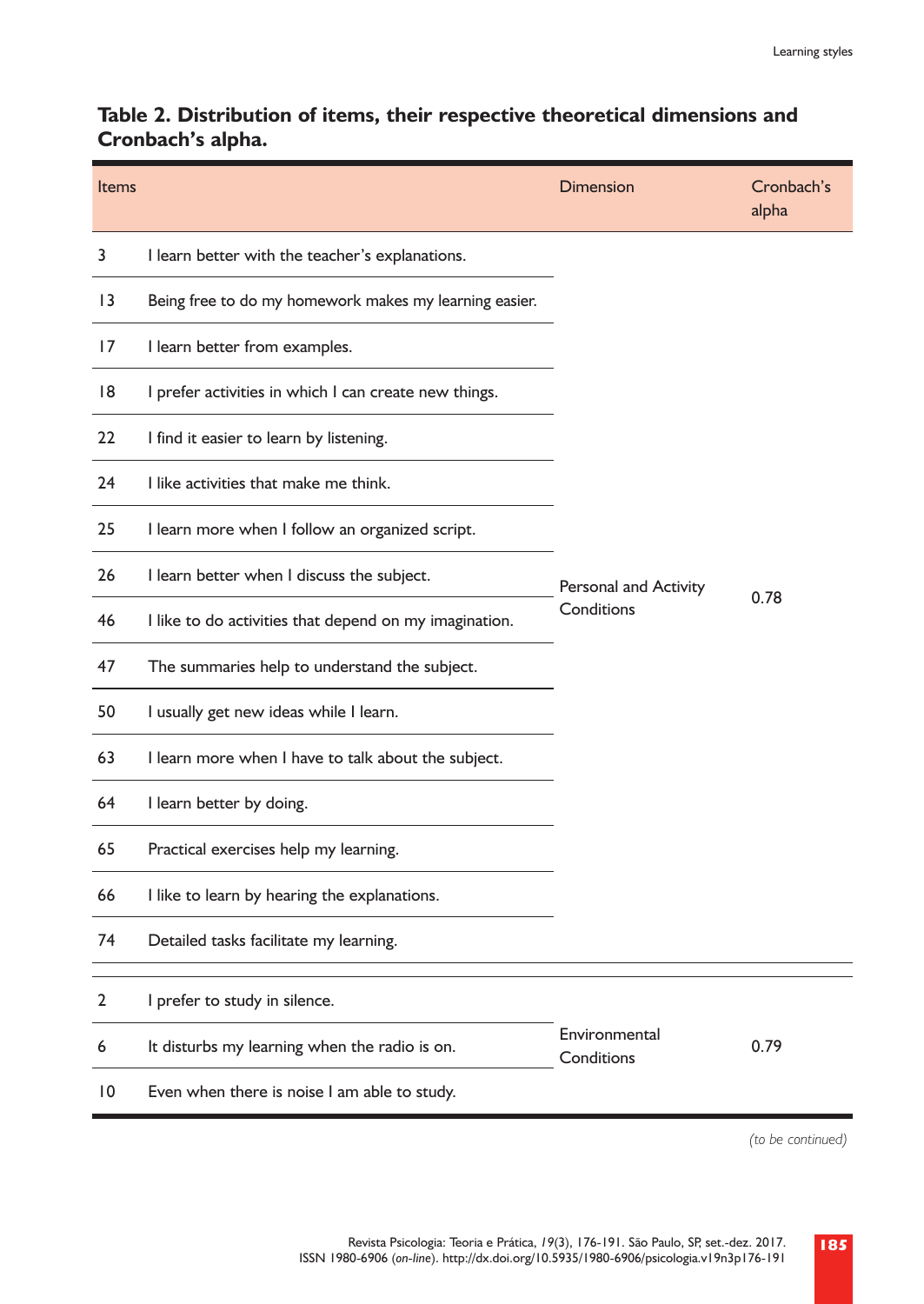# **Table 2. Distribution of items, their respective theoretical dimensions and Cronbach's alpha.**

| Items |                                                                               | <b>Dimension</b> | Cronbach's<br>alpha |  |
|-------|-------------------------------------------------------------------------------|------------------|---------------------|--|
| П     | I prefer to study in quiet places.                                            |                  |                     |  |
| 41    | I prefer to study lying down.                                                 |                  | 0.79                |  |
| 42    | I like to study with the TV on.                                               |                  |                     |  |
| 49    | I prefer to study in well-lighted spaces.                                     | Environmental    |                     |  |
| 56    | I prefer to study in a seated position.                                       | Conditions       |                     |  |
| 58    | Any noise negatively affects my learning.                                     |                  |                     |  |
| 59    | I prefer to study in calm environments.                                       |                  |                     |  |
| 62    | It disturbs my learning when the TV is on.                                    |                  |                     |  |
| 9     | I prefer to do group work.                                                    |                  |                     |  |
| 15    | I learn more when my colleagues help me.                                      |                  |                     |  |
| 21    | I prefer to do schoolwork individually.                                       |                  |                     |  |
| 27    | I prefer to learn by interacting with my classmates.                          |                  |                     |  |
| 31    | I learn better in group situations.                                           |                  |                     |  |
| 36    | I learn little when I study alone.                                            | Social           | 0.81                |  |
| 51    | I feel satisfied when what I think is similar to what my<br>classmates think. | Conditions       |                     |  |
| 54    | Studying in group makes me learn better.                                      |                  |                     |  |
| 57    | I find it easier to learn with my classmates.                                 |                  |                     |  |
| 77    | I agree with my classmates' ideas about the themes we<br>study.               |                  |                     |  |
| 80    | I learn little when I study in group.                                         |                  |                     |  |

Source: Elaborated by the authors.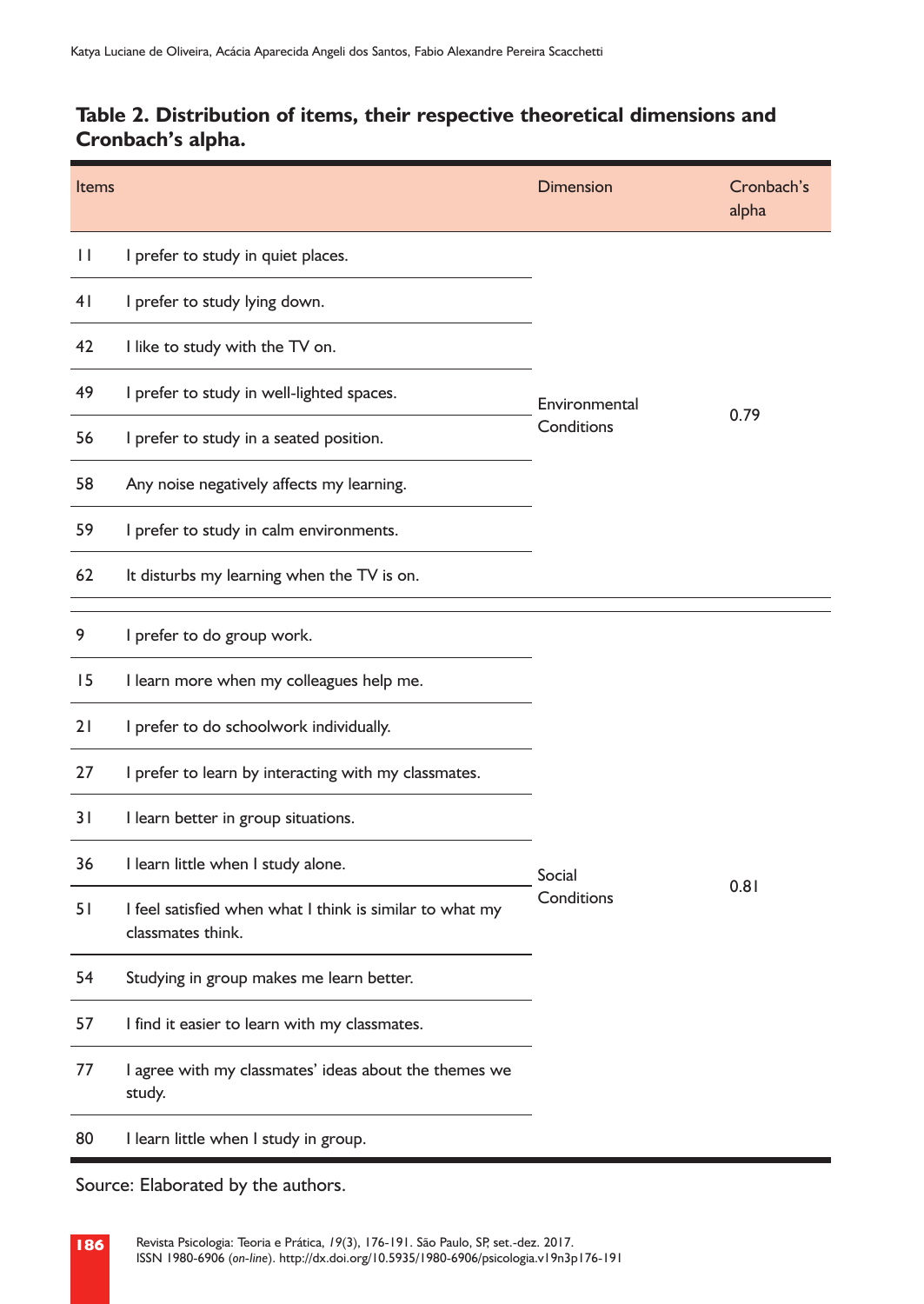To identify students' technical vocational learning styles, we verified the average scores in the subscales of personal and activity, environmental, and social conditions, as described in Table 3:

| <b>Subscale</b>                  | Score Range | M points on<br><b>Scale</b> | <b>SD</b> | <b>Minimum</b><br>Score | Maximum<br>Score |
|----------------------------------|-------------|-----------------------------|-----------|-------------------------|------------------|
| Personal and activity conditions | $0 - 48$    | 33.94                       | 5.99      | 8                       | 48               |
| Environmental conditions         | $0 - 33$    | 18.79                       | 3.99      | 6                       | 29               |
| Social conditions                | $0 - 33$    | 17.61                       | 3.85      | 6                       | 29               |

**Table 3. Distribution of means, standard deviation, minimum and maximum score of subscales for learning strategies.**

Source: Elaborated by the authors.

The results obtained from this analysis revealed that 46.8% of the students (n = 332) scored higher than the average score reached, granting more importance to personal and activity conditions. For environmental conditions, 50.5% of the students (n = 358) scored above average, valuing those conditions. Regarding social conditions, 44.8% of the students ( $n = 318$ ) scored above average regarding the relevance of social conditions for learning.

#### **Discussion**

Studying learning styles is not an easy task, as there are controversies in the literature concerning the definition of this terminology (Oliveira et al., 2017). We can discuss the understanding that learning style involves deep processing. On the same train of thought, assuming that styles would be more superficial behaviors concerning the cognitive process seems plausible (Oliveira et al., 2016). If cognitive processing is complex, involving the mobilization of various brain functions, learning styles could express the subject's preferred mode to acquire and process information (Santos & Mognon, 2010; Zhang, 2011). So, the preference behavior would relate more to senses and to the way the subject reads and interprets reality. It would depend on the personal experiences of each subject with his/her learning process.

When studying the scale's factorial structure, we can observe that the exploratory factor analysis classified the first factor of the scale as representative of personal conditions (learner's sensory, perceptual, and cognitive preferences in the execution of a task) and activity conditions (preferred format and proposition of the activity). It seems that this congruence in the items organization that composed this factor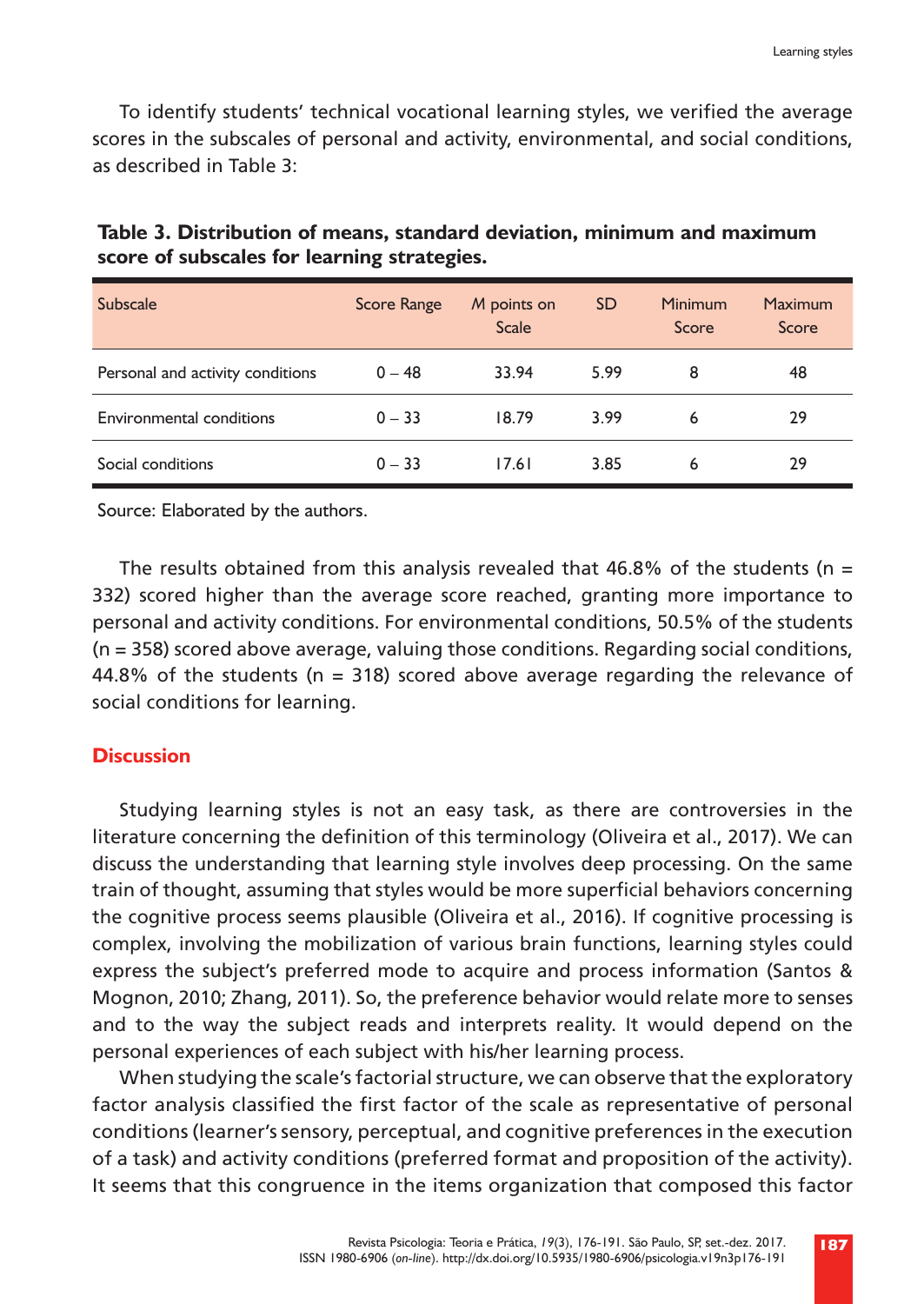agree with the literature. In this sense, Grácio & Rosário (2004) agree that personal characteristics are related to situational demands at the moment of the study. The conditions of the activity/task itself may be directly involved in the personal way in which each subject learns. The alpha coefficient of this factor (0.78) can be considered positive.

When analyzing the items that composed the second factor, that is, environmental conditions (physical stimuli of the immediate environment), we can also conclude that this factor presented an acceptable alpha (0.79). This result seems to indicate that students' studying and reading conditions (see Oliveira & Oliveira, 2007) directly influence knowledge acquisition and the way in which it optimizes the activities directed to its study.

In the third factor, social conditions (the way they prefer accomplishing a task, considering those involved in the teaching-learning process: student-colleaguesteacher), we observed an alpha coefficient of 0.81, this being the highest internal consistency coefficient. This factor items' express the preferred way of studying, focusing activities/situations that involve social interactions among the stakeholders. Ribeiro & Ribeiro (2011) and Santos & Mognon (2010) call attention to the teacher's essential role as the person who influences the construction of preference for a particular learning style. This factor also covered the student-peers relationship, so it seems that we can positively associate study partnerships and friendship relationships in the school context with the achievement of this student's learning.

The instrumental condition factor (preference for educational and technological resources during the learning situation) was not a scale factor. Also, it is important to mention that we did not calculate an alpha coefficient for the scale as a whole because each item of the scale represents a learning style and the fact that a person has a more prominent preferential mode at the time of the study is neither positive nor negative.

Of the 80 items that made up the scale in its initial format, 38 remained after the treatment of the data through exploratory factor analysis. Despite the acceptable alphas coefficients for each subscale, we should mention the need for further research on the instrument to check that the instrumental condition factor does not appear as a factor in this 38-item scale format.

In a more qualitative analysis of each item in the factors in which they were grouped compared to the original scale, we verified that the first factor of the new scale joined items from factor 4 of the original scale, referring to personal conditions. Some examples are "I prefer activities in which I can create new things" or "I learn better by discussing the subject," as well as from the original factor 5, concerning activity conditions, "Practical exercises help my learning" and "Detailed tasks facilitate my learning." In this sense, we observed that the separation of both did not obtain empirical support, but there was no compromise of the theoretical sense, as the factor produced can perfectly group the operational details of students' preferred activities in the form of effectively engaging in the academic tasks. The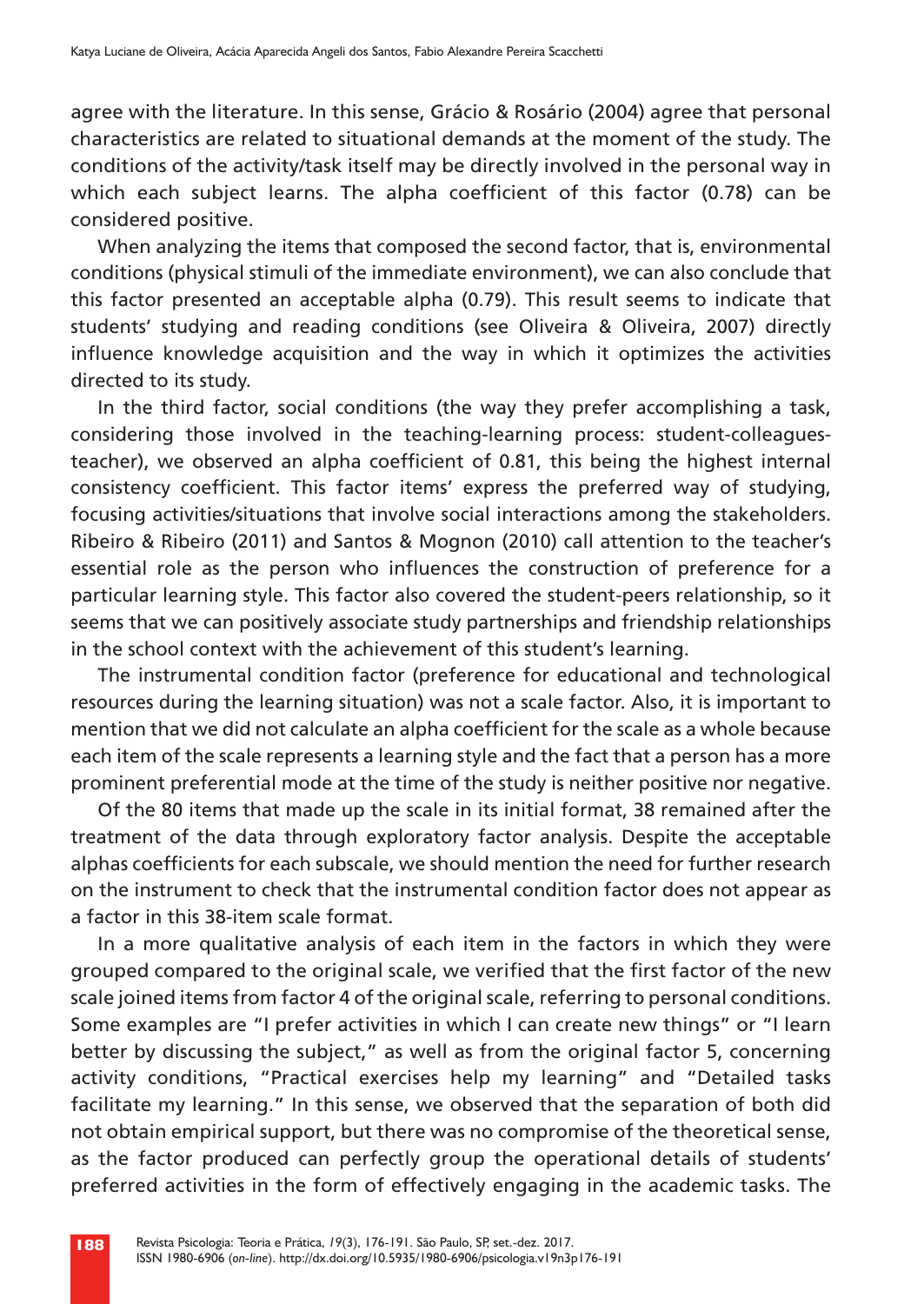second factor included elements of the original scale factor 1, which relate to preferences for environmental and facilitating learning conditions, such as "I prefer to study in quiet places," "I prefer to study in well-illuminated places." Finally, the third factor concerns the preferences related to items of the original scale factor 2, which refers to a social interaction that may or may not be present in the study situation, such as "I prefer to do the school work individually" and "Studying in a group makes me learn better." Thus, it seems plausible to say that this study is a base to identify the best items for a proposed reformulation of the instrument, with fewer items that can produce the same information as originally intended. No empirical support was found to maintain the items related to the instrumental conditions that constituted Factor 3 of the original learning styles assessment scale. This is a limitation of the study, which needs to be better investigated with samples from another educational segment.

Regarding the identification of students' learning styles, Table 3 indicated that the highest average of preferences concentrated in the factor personal and activity conditions. We must better investigate this finding future studies, given the fact that the sample was exclusively composed of vocational students. It is crucial, therefore, to investigate regular high school students to verify if the result would be same or if it was due to the specificity of the sample in this study.

#### **Final considerations**

Learning styles and their broader framework, that is, intellectual styles, constitute a complex and multifaceted field of study, and they involve each person's characteristics and personal behaviors. Although studying in a noisy environment may be inappropriate for some student, others may think this type of condition is favorable to learning.

Thus, when discussing learning styles, we are dealing with a preferred action with the intention to study and learn. We should also note that style is an adaptive attribute, as individual preferences may change, especially considering situational and environmental contingencies. What supports this finding is the fact that there are differences in students' learning styles which can shift because preferences are variable and can change over time, depending on learning conditions. The framework of intellectual style considers the integrative model seems to be a promising model to be used for future research because it presents a broader theoretical congruence in understanding the facets of students' various learning styles. From this perspective, we should add that building and studying a scale that presents such a complex construct becomes a challenge that can significantly contribute to understanding the diverse ways of learning in a world filled with information from a myriad of different sources.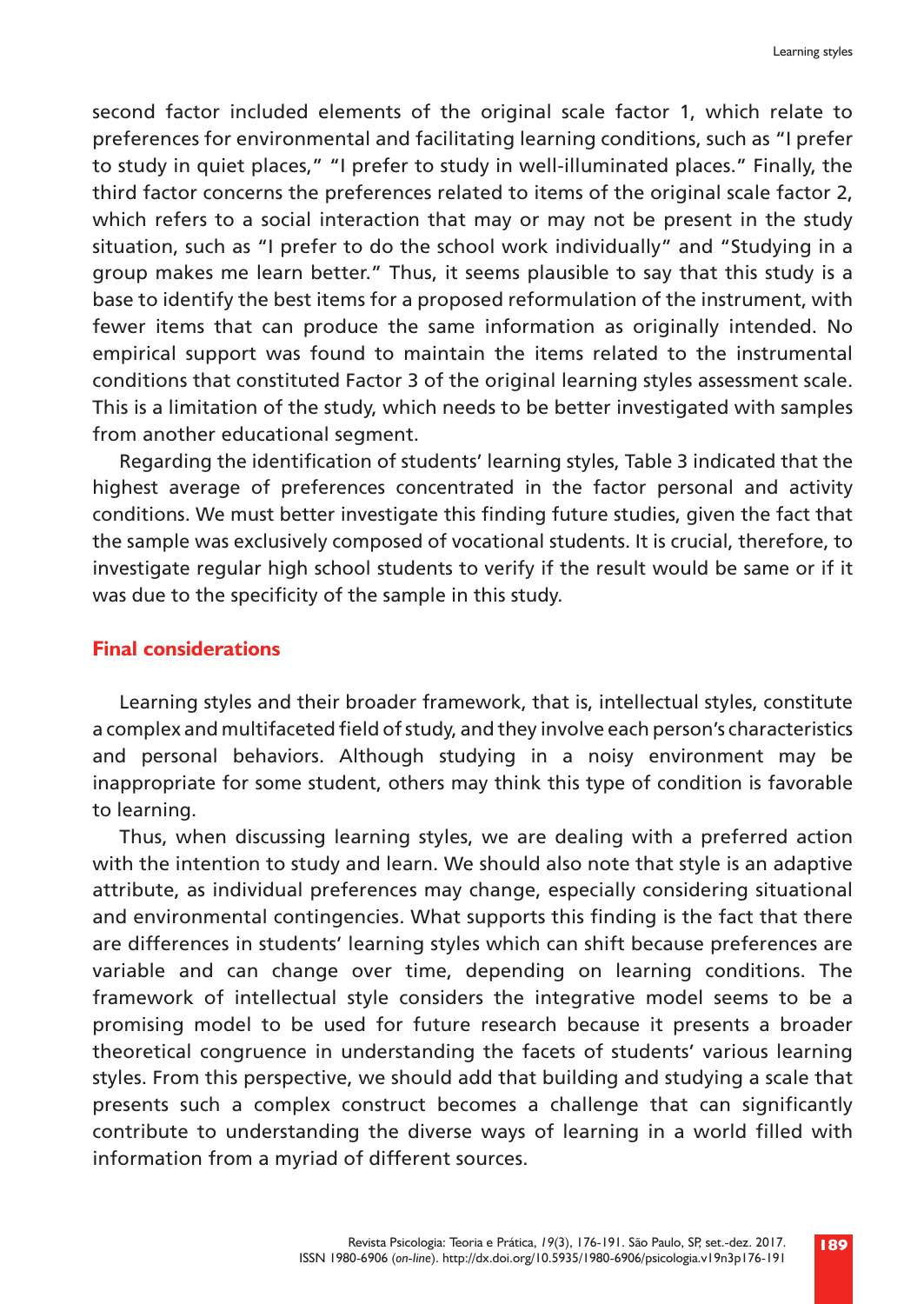# **References**

- Cheng, S., Hu, X., & Sin, K. F. (2016). Thinking styles of university deaf or hard of hearing students and hearing students. *Research in Developmental Disabilities, 55*, 377–387. doi:10.1016/j.ridd.2016.04.004
- Damásio, B. F. (2012). Uso da análise fatorial exploratória em psicologia. *Avaliação Psicológica, 11*(2), 213–228.
- Gomes, C. M. A., Marques, E. L. L., & Golino, H. F. (2014). Validade incremental dos estilos legislativo, executivo e judiciário em relação ao rendimento escolar. *Revista Eletrônica de Psicologia, Educação e Saúde, 3*(2), 31–46. Recuperado de http:// revistaepsi.com/wp-content/uploads/artigos/2013/Ano3-Volume2-Artigo3.pdf
- Grácio, M. L. F., & Rosário, P. (2004). Olhares dos estudantes sobre o que torna difícil aprender. In C. Machado, L. S. Almeida, M. Gonçalves & V. Ramalho (Orgs.), *Avaliação Psicológica: formas e contextos* (pp.164–169). Braga: Psiquilíbrios Edições.
- Fan, J. (2016). The role of thinking styles in career decision-making self-efficacy among university students. *Thinking Skills and Creativity*, *20*, 63–73. doi:10.1016/j. tsc.2016.03.001
- Fan, J., & Zhang, L. F. (2014). The role of perceived parenting styles in thinking styles. *Learning and Individual Differences*, *32*, 204-211. doi:10.1016/j.lindif.2014.03.004
- Felder, R. (2002). *Index of Learning Styles Page*. Recuperado de http:/ /www2.ncsu. edu/unity/lockers/users/f/felder/public/RMF.html
- Felder, R. M., & Spurlin, J. E. (2005). Applications, Reliability, and Validity of the Index of Learning Styles. *Intl. Journal of Engineering Education, 21*(1), 103–112.
- Litzinger, T. A., Lee, S. H., Wise, J. C., & Felder, R. M. (2007).A Psychometric Study of the Index of Learning Styles. *J. Engr. Education, 96*(4), 309–319.
- Kolb, D. A. (1984). *Experiential learning: Experience as the source of learning and development*. Englewood Cliffs: Prentice Hall.
- Oliveira, K. L., Inácio, A. L. M., & Buriolla, H. L. (2016). Diferenças considerando ano escolar no ensino fundamental: um estudo com estilos intelectuais. *Argumentos Pró-Educação, 1*(3), 408–422. Recuperado de http://ojs.univas.edu.br/index.php?j ournal=argumentosproeducacao&page=article&op=view&path%5B%5D=143& path%5B%5D=130
- Oliveira, K. L., Trassi, A., & Santos, A. A. A. (2017). Estilos intelectuais: revisitando e atualizando conceitos. In S. C. Martinelli & D. C. Fernandez (Orgs.), *Aprendizagem escolar na contemporaneidade* (pp.64–77). Curitiba: Editora Juruá.